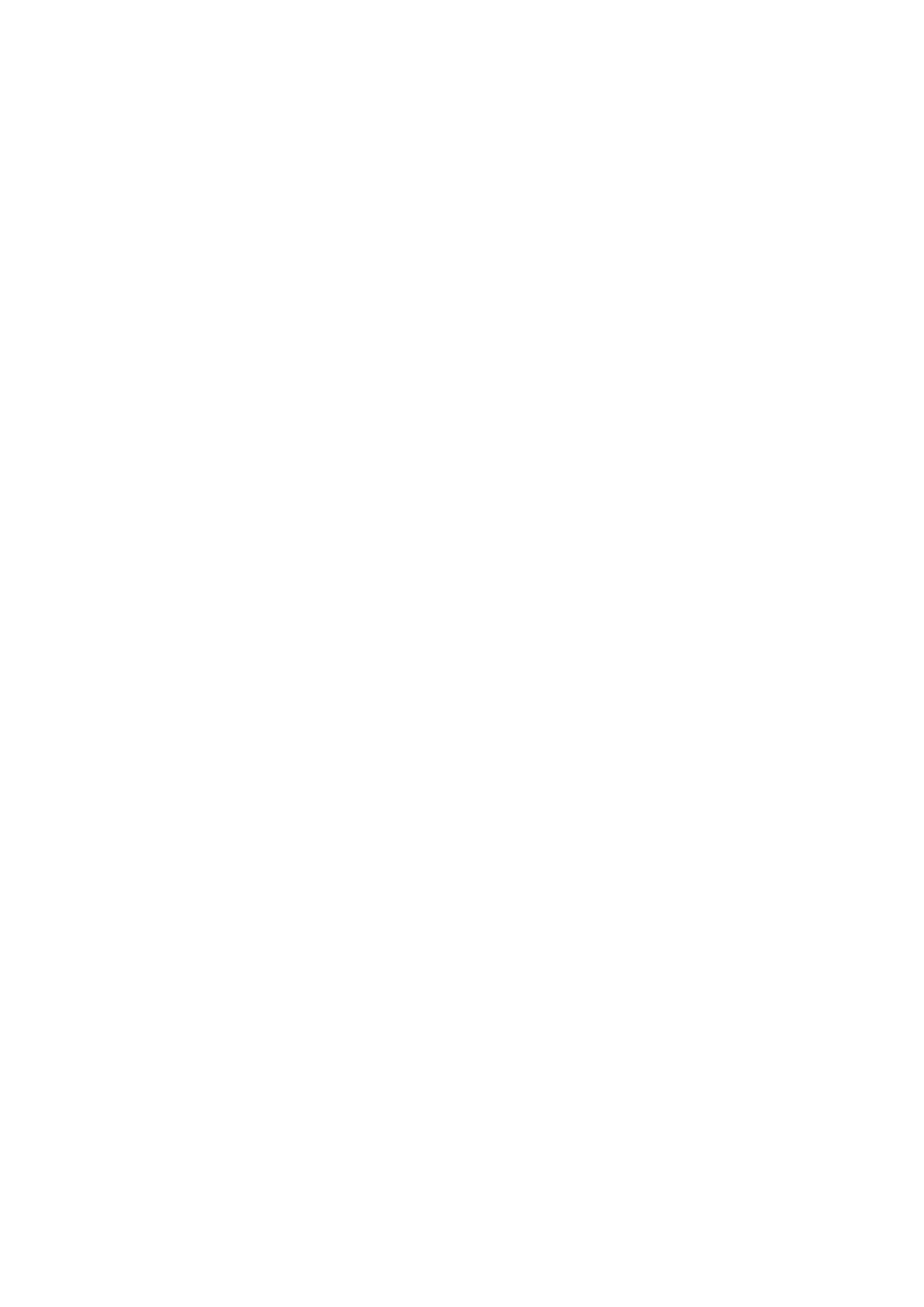#### BRANDS HATCH SOLO PRACTICE SUNDAY PRACTICE - 4 LAP TIMES

| Lap | Time          |
|-----|---------------|
|     |               |
| 3   | 50.275        |
| 4   | 51.254        |
| 5   | 50.178        |
| 6   | 50.849        |
| 7   | 49.601        |
| 8   | 49.204        |
| 9   | 51.209        |
|     | <b>FINISH</b> |
|     |               |

| John Bennett   |          |  |
|----------------|----------|--|
| <b>START</b>   |          |  |
|                |          |  |
| 1              |          |  |
| 2              | 1:07.195 |  |
| 3              | 1:05.473 |  |
| 4              | 1:03.896 |  |
| 5              | 1.05.804 |  |
| 6              | 1:04 364 |  |
| $\overline{7}$ | 1:04.407 |  |
| 8              | 1:05.020 |  |
| 9              | 1:04.320 |  |
|                | FINISH   |  |

| Mark Ball |               |  |
|-----------|---------------|--|
|           | <b>START</b>  |  |
|           |               |  |
| 1         |               |  |
| 2         | 55.888        |  |
| 3         | 54.574        |  |
| 4         | 53.349        |  |
| 5         | 52.893        |  |
|           | <b>FINISH</b> |  |

| Martin Sheehan |               |  |
|----------------|---------------|--|
|                | <b>START</b>  |  |
|                |               |  |
|                |               |  |
| 2              | 1:05.140      |  |
|                | <b>FINISH</b> |  |
|                |               |  |

# Max Symonds

|                | <b>START</b> |
|----------------|--------------|
| 1              |              |
| 2              | 49.426       |
| 3              | 49.234       |
| 4              | 53421        |
| 5              | 50.721       |
| 6              | 50.728       |
| $\overline{7}$ | 48.850       |
| 8              | 49725        |

| Time          |
|---------------|
|               |
| 51.221        |
| 49.613        |
| 48.881        |
| <b>FINISH</b> |
| 52.348        |
|               |

| Nick Pilborough |               |  |
|-----------------|---------------|--|
|                 |               |  |
|                 | <b>START</b>  |  |
| 1               |               |  |
| 2               | 54.688        |  |
| 3               | 53.923        |  |
| 4               | 53.060        |  |
| 5               | 54.050        |  |
|                 | <b>FINISH</b> |  |

| <b>Paul Messenger</b> |          |  |
|-----------------------|----------|--|
| <b>START</b>          |          |  |
|                       |          |  |
| 1                     |          |  |
| 2                     | 1:01.420 |  |
| 3                     | 55.913   |  |
| 4                     | 56.856   |  |
| 5                     | 56.106   |  |
| 6                     | 55.200   |  |
| 7                     | 56.009   |  |
| 8                     | 55 834   |  |
| <b>FINISH</b>         |          |  |

| iil Bak<br>-11 |  |
|----------------|--|

| <b>START</b>   |        |  |
|----------------|--------|--|
| 1              |        |  |
| 2              | 51.767 |  |
| 3              | 51.463 |  |
| 4              | 51.302 |  |
| 5              | 51.984 |  |
| 6              | 51 465 |  |
| $\overline{7}$ | 51.371 |  |
| 8              | 51.717 |  |
| 9              | 50.867 |  |
| <b>FINISH</b>  |        |  |

| <b>Rhalf Lo Turco</b> |              |  |
|-----------------------|--------------|--|
|                       | <b>START</b> |  |
| 1                     |              |  |
| 2                     | 50.789       |  |
| 3                     | 50.252       |  |
| 4                     | 51 514       |  |
| 5                     | 50.220       |  |

| Lap            | Time                  |  |  |
|----------------|-----------------------|--|--|
|                | <b>FINISH</b>         |  |  |
|                |                       |  |  |
|                |                       |  |  |
|                | <b>Richard Wardle</b> |  |  |
|                | <b>START</b>          |  |  |
|                |                       |  |  |
| 1              |                       |  |  |
| 2              | 52.222                |  |  |
| 3              | 51.795                |  |  |
| 4              | 50.919                |  |  |
| 5              | 51.737                |  |  |
| 6              | 52.510                |  |  |
| $\overline{7}$ | 52.929                |  |  |
| 8              | 51.551                |  |  |
| 9              | 52.029                |  |  |
|                | <b>FINISH</b>         |  |  |
|                |                       |  |  |
|                |                       |  |  |
| ٦<br>г         | Ш                     |  |  |

| <del>x</del> oss waiker |              |  |
|-------------------------|--------------|--|
|                         | <b>START</b> |  |
|                         |              |  |
| 1                       |              |  |
| 2                       | 55.635       |  |
| 3                       | 53.546       |  |
| 4                       | 53.064       |  |
| 5                       | 52.951       |  |
| 6                       | 53.505       |  |
| $\overline{7}$          | 52.294       |  |
| 8                       | 51.744       |  |
| <b>FINISH</b>           |              |  |

| <b>Russell Covill</b> |        |  |
|-----------------------|--------|--|
| START                 |        |  |
|                       |        |  |
|                       |        |  |
| 2                     | 59.497 |  |
| 3                     | 57.281 |  |
| 4                     | 56.717 |  |
| <b>FINISH</b>         |        |  |

| <b>Ryan Jones</b> |              |  |
|-------------------|--------------|--|
|                   | <b>START</b> |  |
|                   |              |  |
| 1                 |              |  |
| 2                 | 59.409       |  |
| 3                 | 56.753       |  |
| 4                 | 55.270       |  |
| 5                 | 55.141       |  |
| 6                 | 53.519       |  |
| 7                 | 54.328       |  |
| 8                 | 52.930       |  |
| <b>FINISH</b>     |              |  |

23/04/2221 - 24/04/2221 / BRANDS HATCH